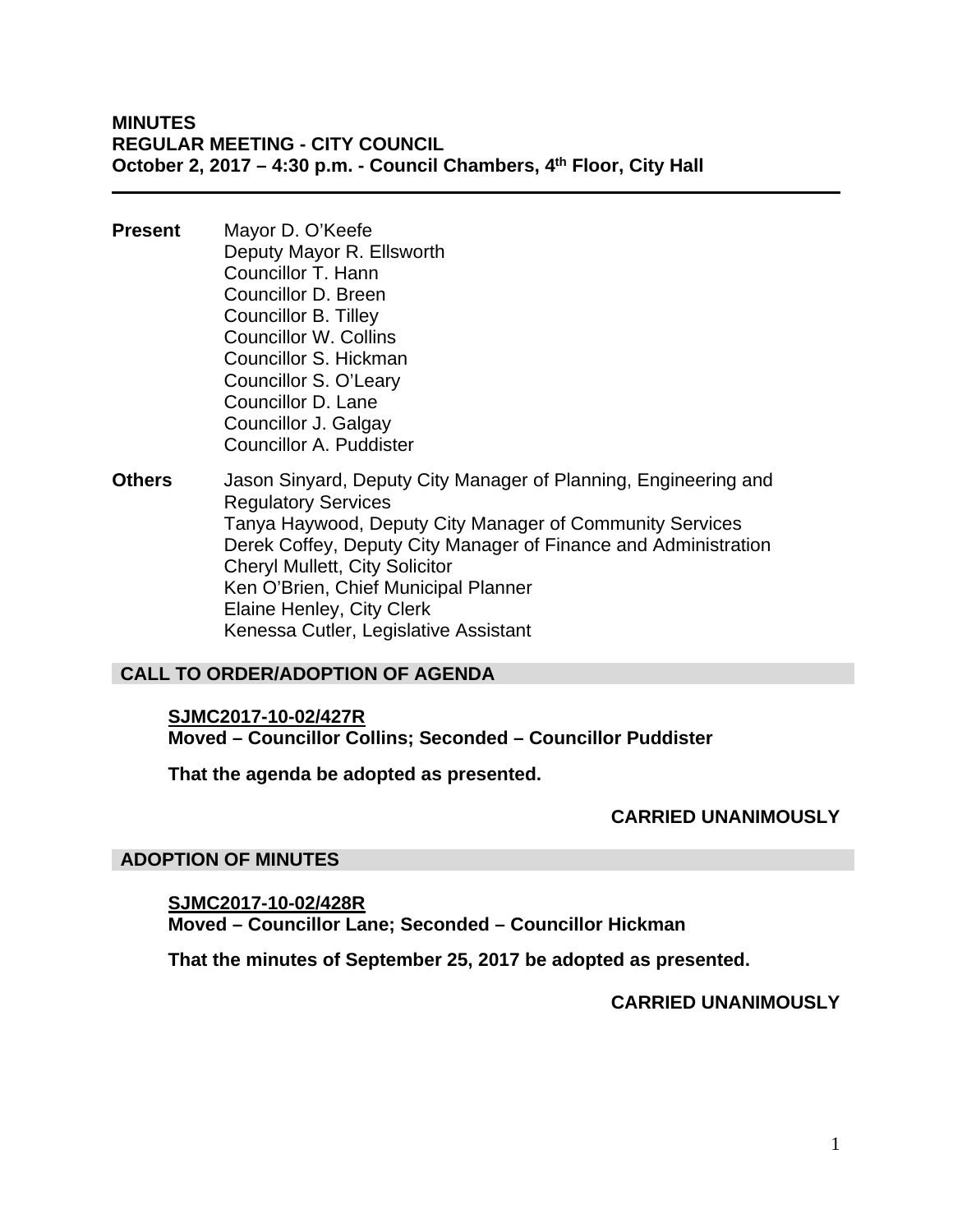#### **BUSINESS ARISING**

#### **NOTICES PUBLISHED**

 A Discretionary Use application has been submitted by Atlantic Planning & Management Ltd. requesting approval to operate a national brand coffee shop & national brand fast food drive-thru at 10 Tailwind Drive. The application is advertised in accordance with Section 7.30 "Drive-Thru Facilities" of the St. John's Development Regulations.

#### **SJMC2017-10-02/429R Moved – Councillor Puddister; Seconded – Councillor Tilley**

#### **That Council approve the above listed application subject to all applicable City requirements.**

 A Discretionary Use application has been submitted to develop a portion of the existing lot at 152 Airport Heights Drive, which is located in the Residential Low Density (R1) Zone, as a Parking Lot. The parking area will be approximately 95  $m<sup>2</sup>$ and will provide parking for approximately 6 vehicles. This parking area will be used in conjunction with the proposed senior's home development on the adjacent lot at 134 Airport Heights Drive.

#### **SJMC2017-10-02/430R**

**Moved – Councillor O'Leary; Seconded – Councillor Hickman** 

**That the above listed application be deferred to a future meeting.** 

#### **CARRIED UNANIMOUSLY**

#### **PUBLIC HEARINGS**

#### **COMMITTEE REPORTS**

#### **DEVELOPMENT PERMITS LIST**  *[Link to List](#page-4-0)*

Council considered, for information, the above noted for the period September 21, 2017

to September 27, 2017.

#### **BUILDING PERMITS LIST**

*[Link to List](#page-5-0)* 

Council considered, for approval, the above noted for September 27, 2017.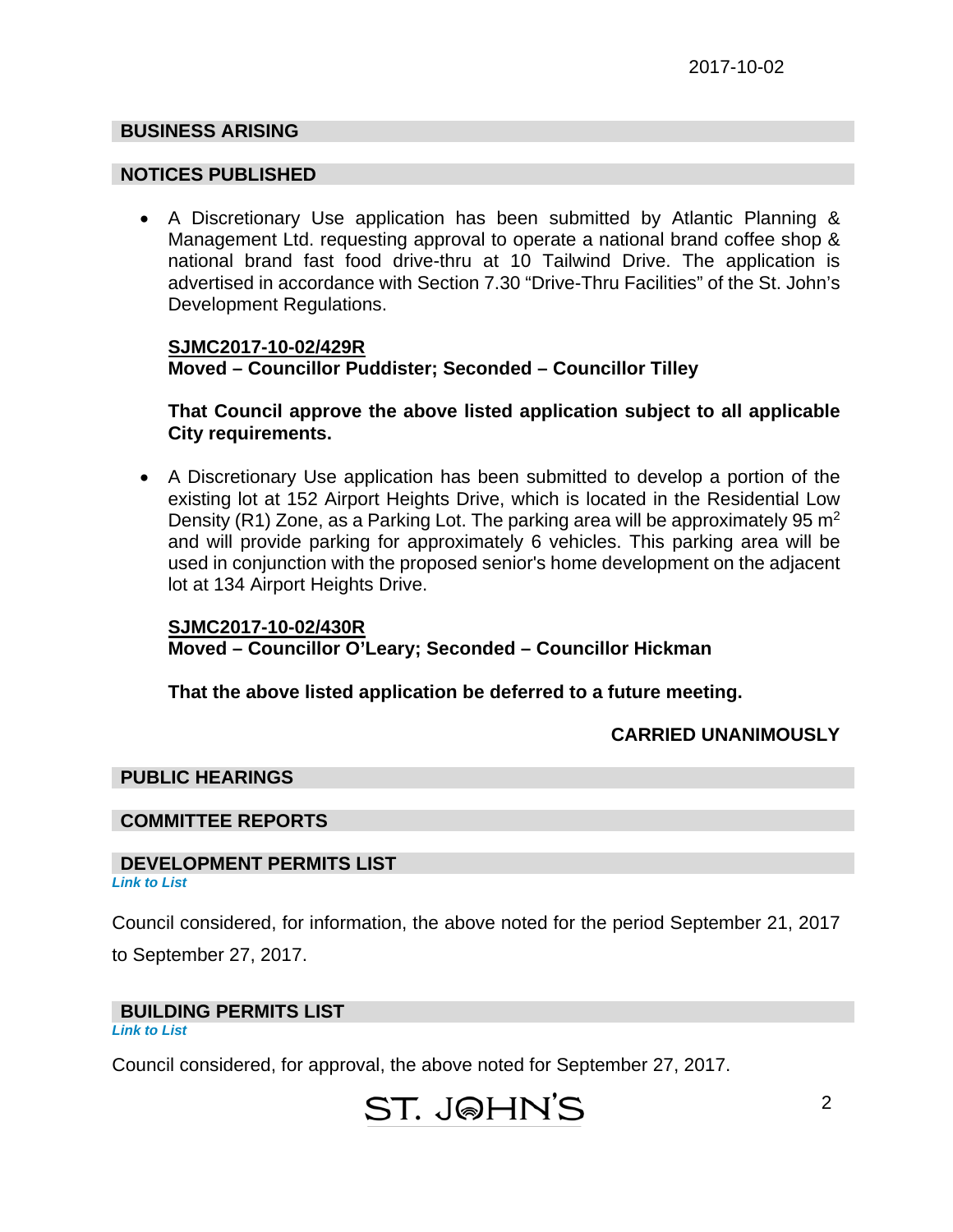#### **SJMC2017-10-02/431R Moved – Deputy Mayor Ellsworth; Seconded – Councillor Puddister**

#### **That the building permits list dated October 2, 2017 be adopted as presented.**

#### **CARRIED UNANIMOUSLY**

#### **REQUISITIONS, PAYROLLS AND ACCOUNTS**

*[Link to Memo](#page-8-0)* 

Council considered the requisitions, payrolls and accounts for the week ending September 27, 2017.

**SJMC2017-10-02/432R Moved – Deputy Mayor Ellsworth; Seconded – Councillor Puddister** 

**That the requisitions, payrolls and accounts for the week ending September 27, 2017 in the amount of \$2,769,257.47 be approved as presented.** 

#### **CARRIED UNANIMOUSLY**

#### **TENDERS/RFPS**

#### **Tender 2017168 - Cutting Edges**

Council considered the above noted tender.

#### **SJMC2017-10-02/433R Moved – Deputy Mayor Ellsworth; Seconded – Councillor Puddister**

**That Council award this tender to the lowest bidders, noted above, meeting the specifications for various Cutting Edges, as per the Public Tendering Act. This contract is for a one year period with the option to extend for two additional one year periods. Taxes (HST) extra to price quoted.**

**CARRIED UNANIMOUSLY** 

#### **Tender 2017175 Construction of a DAF sludge drying bed at BBBP (Contract #1)**

**SJMC2017-10-02/434R** 

**Moved – Deputy Mayor Ellsworth; Seconded – Councillor Puddister** 

**That Council award this tender to the lowest bidder meeting specifications Rock Construction Company Limited \$181,357.99, as per the Public Tendering Act. Taxes are included with submitted bid.**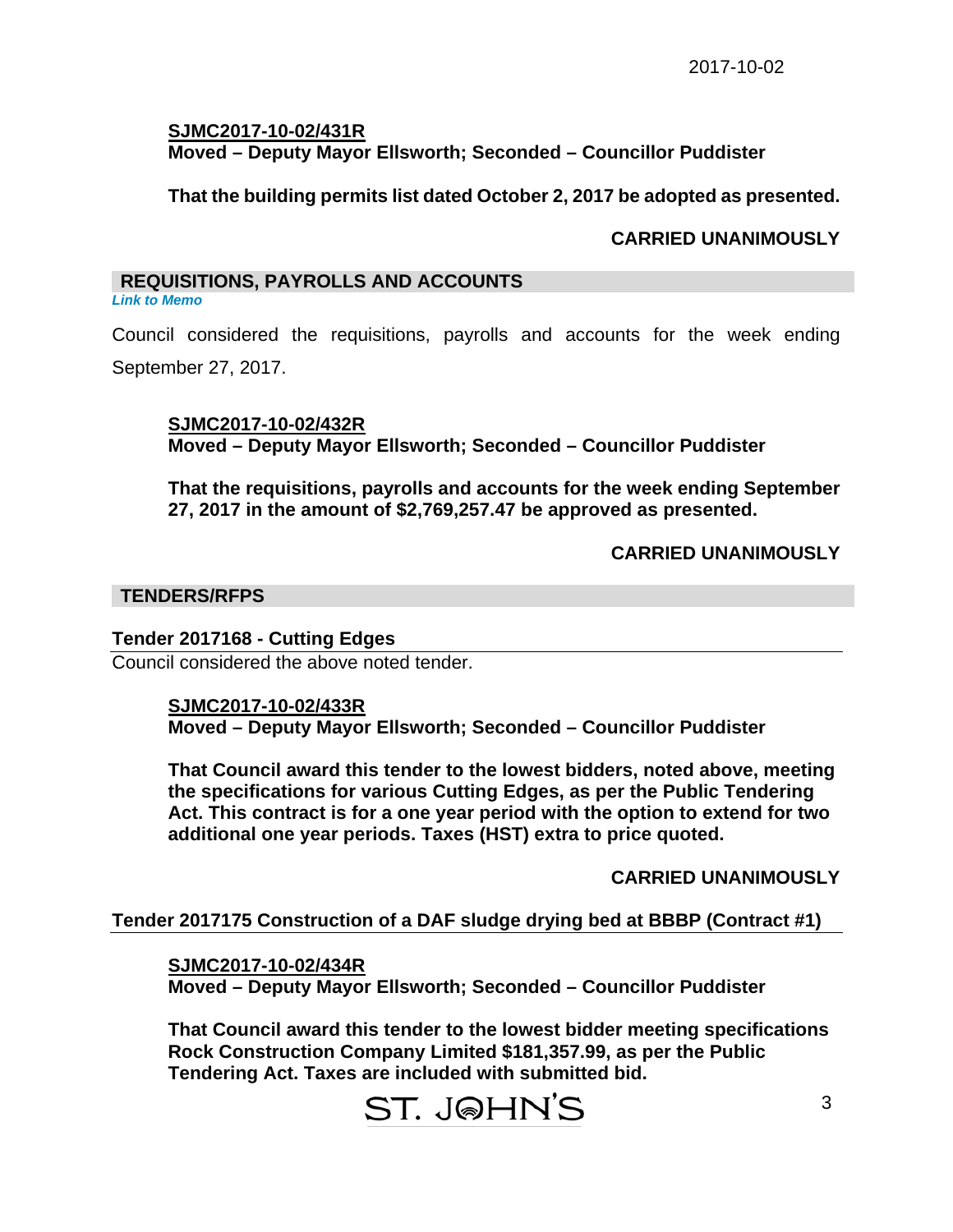## **CARRIED UNANIMOUSLY**

### **OTHER BUSINESS**

#### **ADJOURNMENT**

There being no further business, the meeting adjourned at 5:47 p.m.

 $\overline{\phantom{a}}$  , which is a set of the set of the set of the set of the set of the set of the set of the set of the set of the set of the set of the set of the set of the set of the set of the set of the set of the set of th

 $\overline{\phantom{a}}$  , and the contract of the contract of the contract of the contract of the contract of the contract of the contract of the contract of the contract of the contract of the contract of the contract of the contrac

 **MAYOR** 

 **CITY CLERK** 

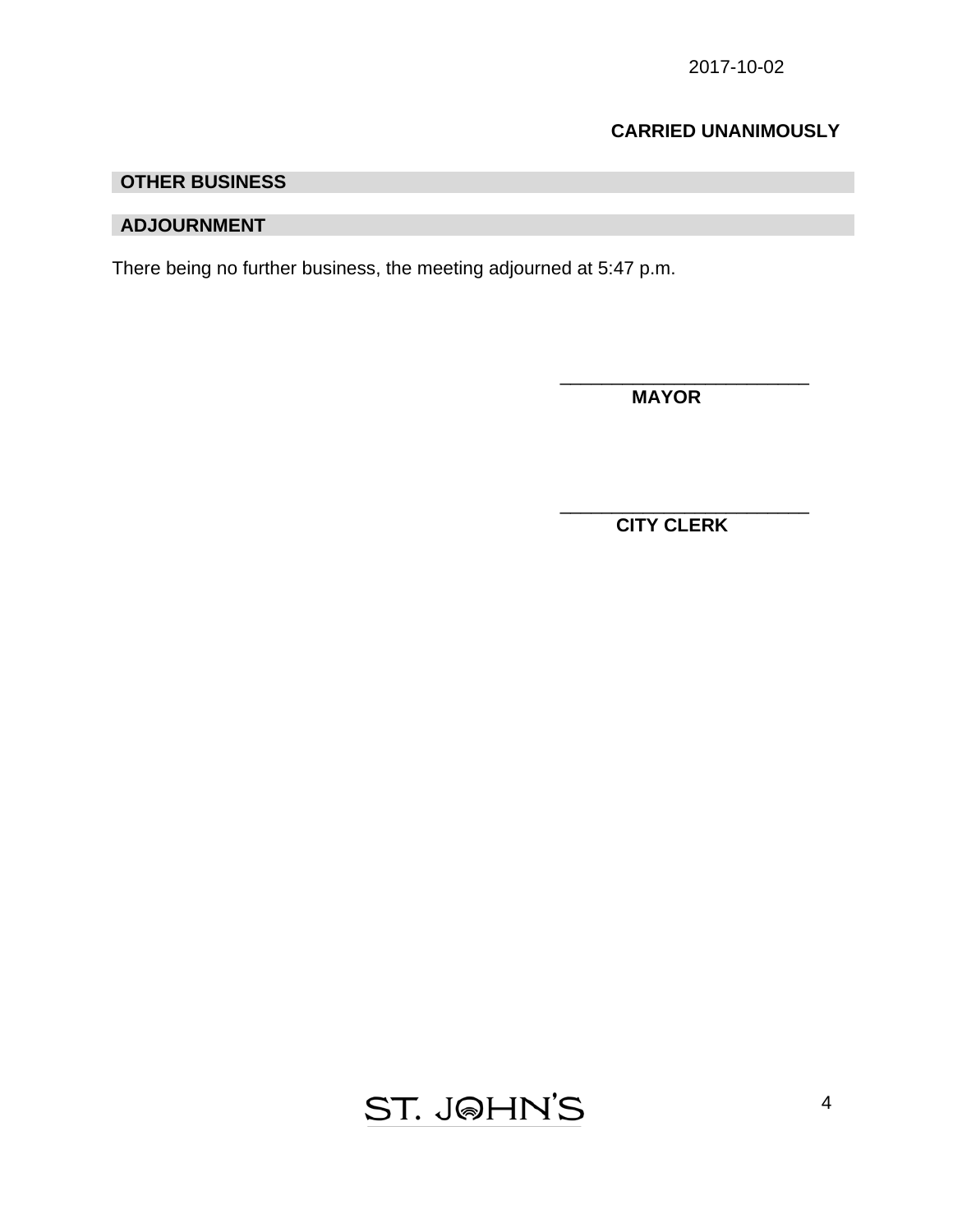# **DEVELOPMENT PERMITS LIST DEPARTMENT OF PLANNING, ENGINEERING AND REGULATORY SERVICES FOR THE PERIOD OF Sept 21, 2017 TO Sept 27, 2017**

<span id="page-4-0"></span>

| Code       | Applicant                   | Application                                                | Location                   | Ward           | Development<br>Officer's Decision | Date     |
|------------|-----------------------------|------------------------------------------------------------|----------------------------|----------------|-----------------------------------|----------|
| <b>RES</b> |                             | Home Office for<br><b>Virtual Safety</b><br>Company        | <b>7A Glenview Terrace</b> | 3              | Approved                          | 17-09-21 |
| <b>RES</b> |                             | Demo/Rebuild for<br>Multiple Dwelling Unit<br>with 5 Units | 48 Cashin Avenue           | $\overline{2}$ | Approved                          | 17-09-26 |
| <b>COM</b> |                             | Access to Lot                                              | 393 Fowler's Road          | 5              | Approved                          | 17-09-26 |
| <b>RES</b> | Maidment<br>Consulting Inc. | Rebuild of Single<br>Family Dwelling                       | 5 Dover Place              | 4              | Approved                          | 17-09-27 |
|            |                             |                                                            |                            |                |                                   |          |
|            |                             |                                                            |                            |                |                                   |          |
|            |                             |                                                            |                            |                |                                   |          |
|            |                             |                                                            |                            |                |                                   |          |
|            |                             |                                                            |                            |                |                                   |          |
|            |                             |                                                            |                            |                |                                   |          |
|            |                             |                                                            |                            |                |                                   |          |

**\* Code Classification: RES - Residential INST - Institutional COM - Commercial IND - Industrial AG - Agriculture OT - Other** 

**Gerard Doran Development Supervisor Planning, Engineering and Regulatory Services** 

\*\* This list is issued for information purposes only. Applicants have been advised in<br>writing of the Development Officer's decision and of their right to appeal any decision<br>to the St. John's Local Board of Appeal.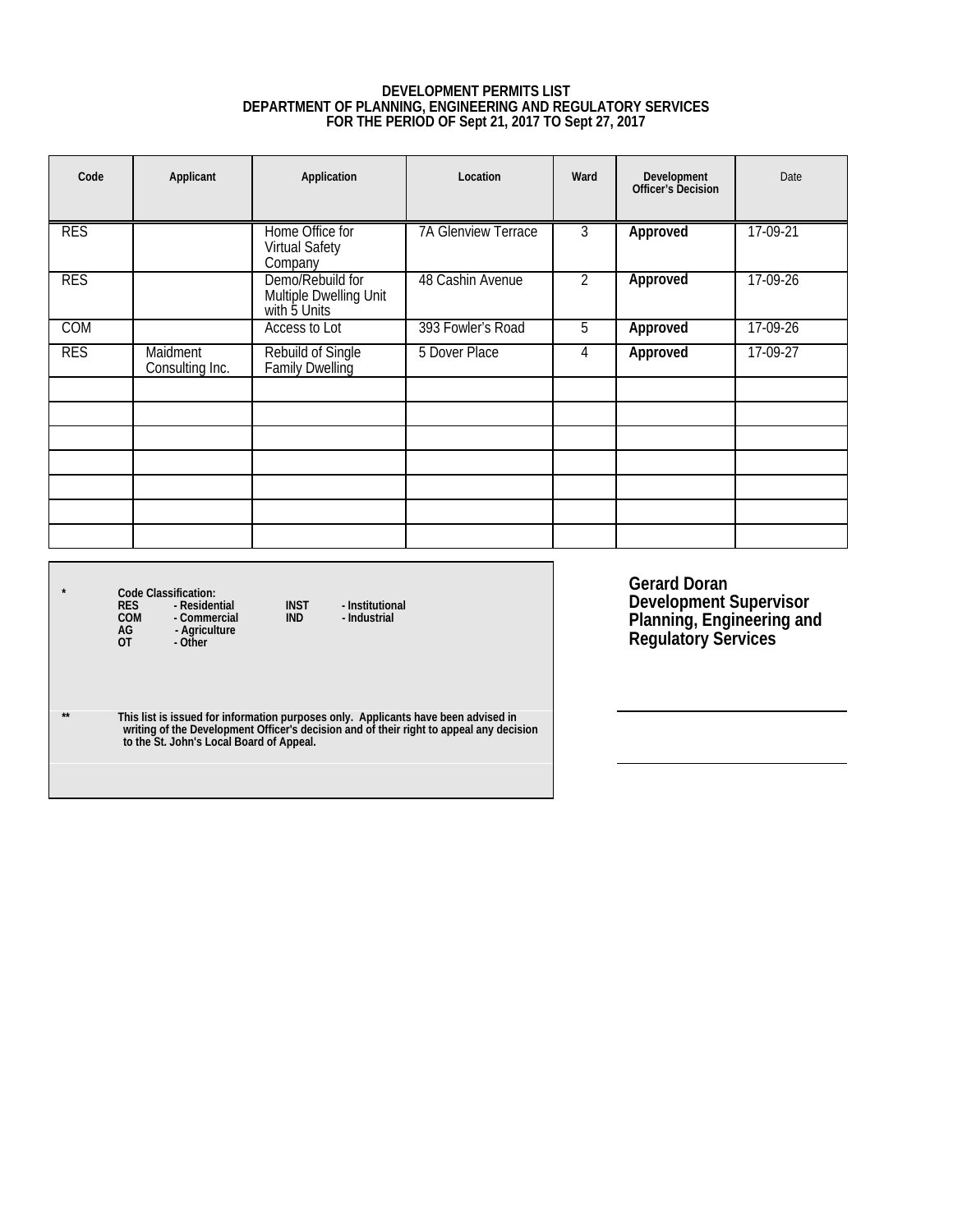# <span id="page-5-0"></span>**Building Permits List Council's October 2, 2017 Regular Meeting**

Permits Issued: 2017/0/21 To 2017/09/27

**Class: Commercial**

| 260a Portugal Cove Rd         | Co | Retail Store                        |
|-------------------------------|----|-------------------------------------|
| 40 Aberdeen Ave               | Ms | Service Shop                        |
| 40 Aberdeen Ave               | Ms | Communications Use                  |
| 40 Aberdeen Ave               | Ms | Clinic                              |
| Avalon Mall, Mucho Burrito    |    | Sn Eating Establishment             |
| Avalon Mall, Garage           | Sn | Retail Store                        |
| Avalon Mall, "Cultures"       | Sn | Take-Out Food Service               |
| 245 Blackmarsh Rd             | Ms | Retail Store                        |
| 84-86 Elizabeth Ave           |    | Ms Retail Store                     |
| 336 Freshwater Rd             | Ms | Office                              |
| 12 Gleneyre St                |    | Ms Clinic                           |
| 169 Hamlyn Rd                 |    | Ms Custom Workshop                  |
| 25 Hebron Way                 | Ms | Restaurant                          |
| 102 Kenmount Dr               |    | Ms Office                           |
| 102 Kenmount Dr               |    |                                     |
| 193 Kenmount Rd               | Ms | Ms Hotel                            |
|                               | Ms | Restaurant                          |
| 195 Kenmount Rd               |    | Service Shop                        |
| 65 Kiwanis St                 | Ms | Retail Store                        |
| 210 Lemarchant Rd             | Ms | Tavern<br>Sn Clinic                 |
| 250 Lemarchant Rd             |    |                                     |
| 355 Main Rd                   |    | Ms Tavern                           |
| 355 Main Rd                   |    | Ms Tave:<br>Ms Club<br>Tavern       |
| 34 New Cove Rd                |    |                                     |
| 370 Newfoundland Dr, Bmo      |    | Sn Bank                             |
| 87 Old Pennywell Rd           |    | Ms Retail Store<br>Ms Car Sales Lot |
| 20 Peet St                    |    |                                     |
| 20 Peet St                    |    | Ms Car Sales Lot                    |
| 154 Pennywell Rd              |    | Ms Service Station                  |
| 34 Pippy Pl                   | Ms | Retail Store                        |
| 40 Airport Heights Dr         | Ms | Retail Store                        |
| 279 Portugal Cove Rd          | Ms | Clinic                              |
| 35 Ridge Rd                   | Ms | Recreational Use                    |
| 415 Stavanger Dr              |    | Ms Restaurant                       |
| 86 Thorburn Rd                |    | Ms Service Station                  |
| Thorburn Rd                   | Ms | Retail Store                        |
| 430 Topsail Rd, Home Team     | Sn | Office                              |
| 26 Torbay Rd                  | Ms | Tavern                              |
| 26 Torbay Rd                  | Ms | Tavern                              |
| 26 Torbay Rd                  | Ms | Tavern                              |
| 10 Elizabeth Ave              |    | Sn Office                           |
| 248 Torbay Rd                 | Ms | Eating Establishment                |
| 430 Torbay Rd                 | Ms | Tavern                              |
| 660 Torbay Rd                 | Ms | Service Station                     |
| 710 Torbay Rd                 | Ms | Retail Store                        |
| 585 Torbay Rd                 | Ms | Retail Store                        |
| 280 Water St                  | Rn | Mixed Use                           |
| 30 Harvey Rd                  | Rn | Club                                |
| 56a Kenmount Rd, Golden Phoen | Rn | Restaurant                          |
| 603 Topsail Rd                | Rn | Office                              |
| 204 Water St                  | Cr | Mixed Use                           |
| 358 Empire Ave                | Rn | Apartment Building                  |
| 30 Ropewalk Lane              | Rn | Restaurant                          |
| 120 New Gower St              | Rn | Hotel                               |
|                               |    |                                     |
| 18 Hebron Way                 | Cr | Office                              |

| Retail Store          |
|-----------------------|
| Service Shop          |
| Communications Use    |
| Clinic                |
| Eating Establishment  |
| Retail Store          |
| Take-Out Food Service |
| Retail Store          |
| Retail Store          |
| Office                |
| Clinic                |
| Custom Workshop       |
| Restaurant            |
| Office                |
| Hotel                 |
| Restaurant            |
| Service Shop          |
| Retail Store          |
| Tavern                |
| Clinic                |
| Tavern                |
| Tavern                |
| Club                  |
| Bank                  |
| Retail Store          |
| Car Sales Lot         |
| Car Sales Lot         |
| Service Station       |
| Retail Store          |
| Retail Store          |
| Clinic                |
| Recreational Use      |
| Restaurant            |
| Service Station       |
| Retail Store          |
| Office                |
| Tavern                |
| Tavern                |
| Tavern                |
| Office                |
| Eating Establishment  |
| Tavern                |
| Service Station       |
| Retail Store          |
| Retail Store          |
| Mixed Use             |
| Club                  |
| Restaurant            |
| Office                |
| Mixed Use             |
| Apartment Building    |
| Restaurant            |
| Hotel                 |
| Office                |
|                       |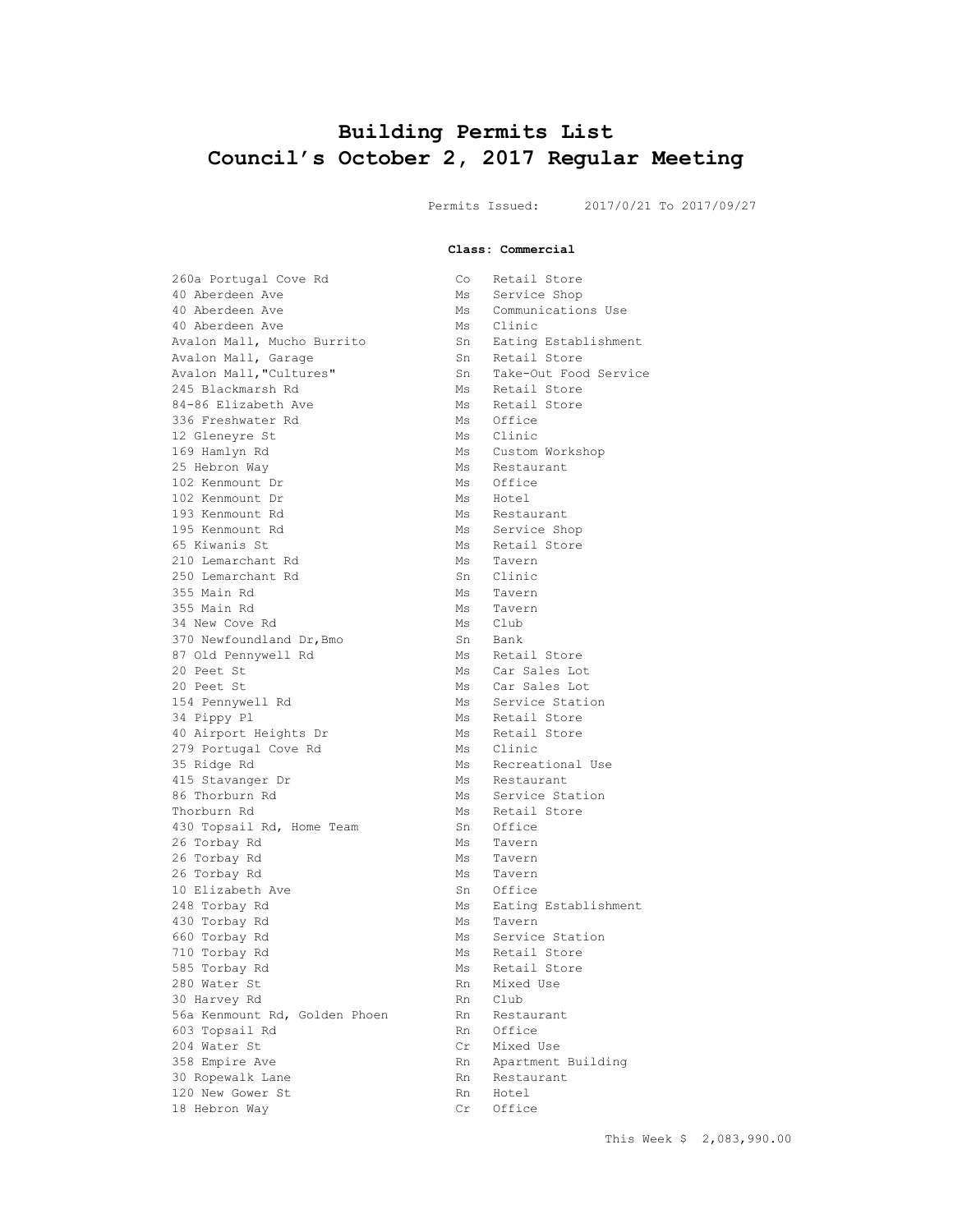#### **Class: Industrial**

This Week \$ .00

#### **Class: Government/Institutional**

This Week \$ .00

#### **Class: Residential**

21-23 Angel Pl Nc Patio Deck 182 Buckmaster's Cir Nc Parking Lot 58 Carrick Dr<br>
204 Cheeseman Dr, Lot 191 No Single Det.<br>
204 Cheeseman Dr, Lot 191 No Single Det. 176 Diamond Marsh Dr Nc Accessory Building 38 Forbes St. No. 2006 No. 2012 2 Ginger St, Lot 370 Nc Single Detached & Sub.Apt 19 Curling Pl Nc Patio Deck 39 Hartery Cres No. 2016 No. 2016 Patio Deck 38 Henry Larsen St Nc Fence 10 Hoyles Ave No. 2010 No. 2010 No. 2010 No. 2010 No. 2010 No. 2010 No. 2010 No. 2010 No. 2010 No. 2010 No. 20 14 Larner St Nc Fence 560-564 Main Rd Bldg C Unit 1 Nc Condominium 560-564 Main Rd Bldg C Unit 2 Nc Condominium 560-564 Main Rd Bldg C Unit 3 Nc Condominium 560-564 Main Rd Bldg C Unit 4 Nc Condominium 560-564 Main Rd Bldg C Unit 5 Nc Condominium 560-564 Main Rd Bldg C Unit 6 Nc Condominium 560-564 Main Rd Bldg C Unit 7 Nc Condominium 560-564 Main Rd Bldg D Unit 1 Nc Condominium 560-564 Main Rd Bldg D Unit 2 Nc Condominium 560-564 Main Rd Bldg D Unit 3 Nc Condominium 560-564 Main Rd Bldg D Unit 4 Nc Condominium 560-564 Main Rd Bldg D Unit 5 Nc Condominium 560-564 Main Rd Bldg D Unit 6 Nc Condominium 560-564 Main Rd Bldg D Unit 7 Nc Condominium 45 Monkstown Rd No Roman Nc Patio Deck 64 Moss Heather Dr Nc Fence 19 Roberts Rd Nc Single Detached Dwelling 20 Pinsent Pl Nc Fence 203 Airport Heights Dr Nc Accessory Building<br>7 Riverside Dr E Nc Patio Deck 7 Riverside Dr E 389 Southside Rd No Nc Patio Deck 14 Sugar Pine Cres Nc Fence<br>18 Wabush Pl Nc Fence 18 Wabush Pl Nc 5 Winter Pl Nc Accessory Building 40 Edmonton Pl Cr Single Detached & Sub.Apt 158-160 Water St 21-23 Angel Pl Rn Duplex Dwelling 97 Cheeseman Dr Rn Single Detached Dwelling 35 Cornwall Ave Rn Single Detached Dwelling 21 Coronation St Rn Single Detached Dwelling 70 Ferryland St W Rn Single Detached Dwelling 123 Frecker Dr Rn Single Detached Dwelling 1 Glenridge Cres The Rn Single Detached Dwelling 45 Monkstown Rd Rn Single Detached & Sub.Apt 24 Portugal Cove Rd Rn Single Detached Dwelling 12 Power St Rn Single Detached Dwelling 1 Alder Pl Sw Single Detached & Sub.Apt 1 Henry Larsen St Sw Accessory Building 7 Riverside Dr E Sw Single Detached Dwelling

Nc Single Detached & Sub.Apt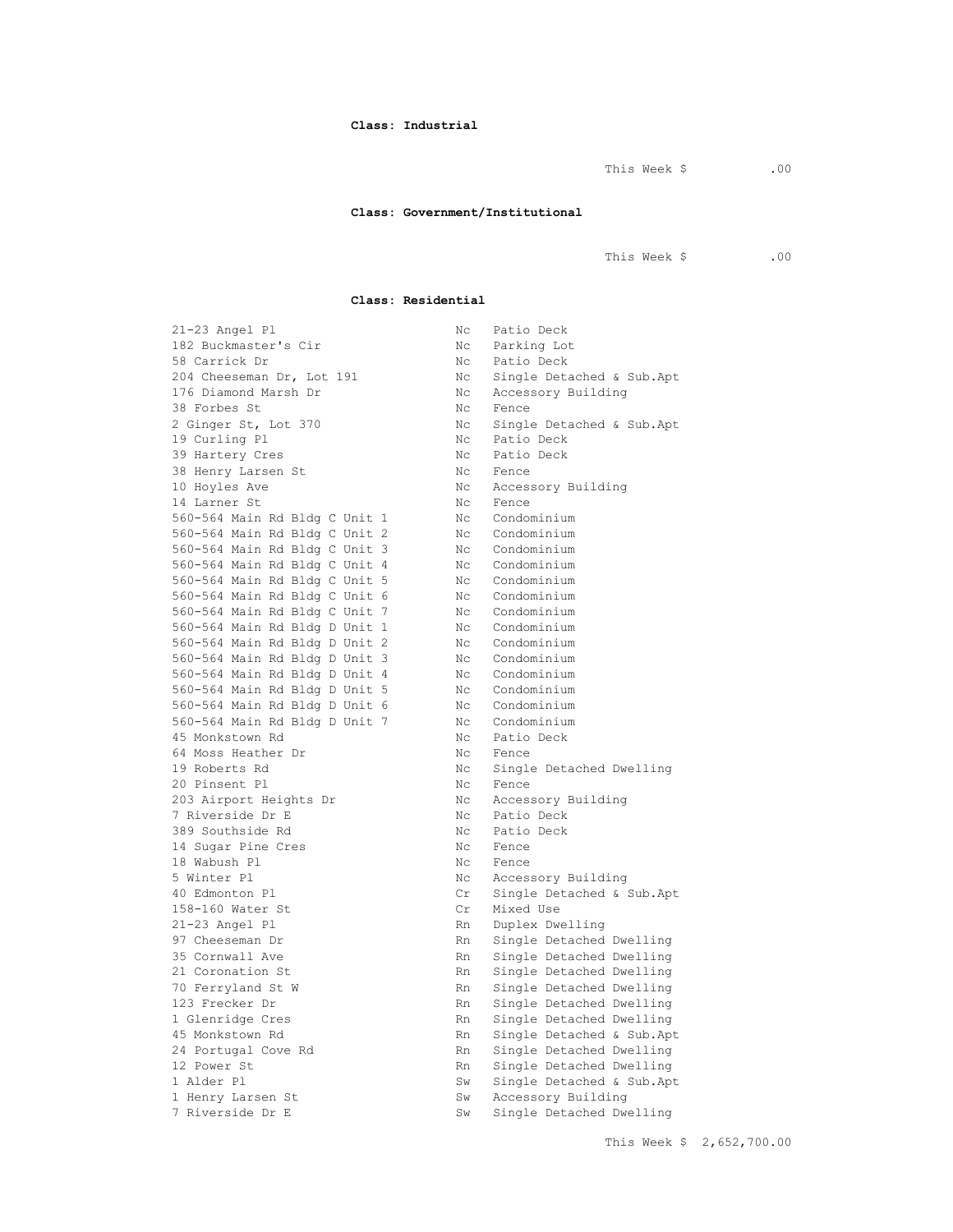#### **Class: Demolition**

76 Allandale Rd Dm Single Detached Dwelling This Week \$ 10,000.00

This Week's Total: \$ 4,746,690.00

Repair Permits Issued: 2017/09/21 To 2017/09/27 \$ 90,847.00

#### Legend

| Co Change Of Occupancy  | Sw Site Work            |
|-------------------------|-------------------------|
| Cr Chng Of Occ/Renovtns | Ms Mobile Sign          |
| Ex Extension            | Sn Sign                 |
| No New Construction     | Cc Chimney Construction |
| Oc Occupant Change      | Dm Demolition           |
| Rn Renovations          |                         |

| Year To Date Comparisons                 |                  |                  |                      |  |  |  |
|------------------------------------------|------------------|------------------|----------------------|--|--|--|
|                                          | October 2, 2017  |                  |                      |  |  |  |
|                                          |                  |                  |                      |  |  |  |
| Type                                     | 2016             | 2017             | $%$ Variance $(+/-)$ |  |  |  |
| Commercial                               | \$103,818,856.00 | \$116,245,044.00 | 12                   |  |  |  |
| Industrial                               | \$0.00           | \$5,000,000.00   | 100                  |  |  |  |
| Government/Institutional                 | \$5,997,584.00   | \$1,337,200.00   | $-78$                |  |  |  |
| Residential                              | \$57,383,714.00  | \$63,915,546.00  | 11                   |  |  |  |
| Repairs                                  | \$3,620,818.00   | \$2,772,848.00   | $-23$                |  |  |  |
| Housing Units (1 & 2 Family<br>Dwelling) | 184              | 152              |                      |  |  |  |
| Total                                    | \$170,820,972.00 | \$189,270,638.00 | 11                   |  |  |  |

Respectfully Submitted,

Jason Sinyard, P. Eng., MBA Deputy City Manager Planning, Engineering & Regulatory Services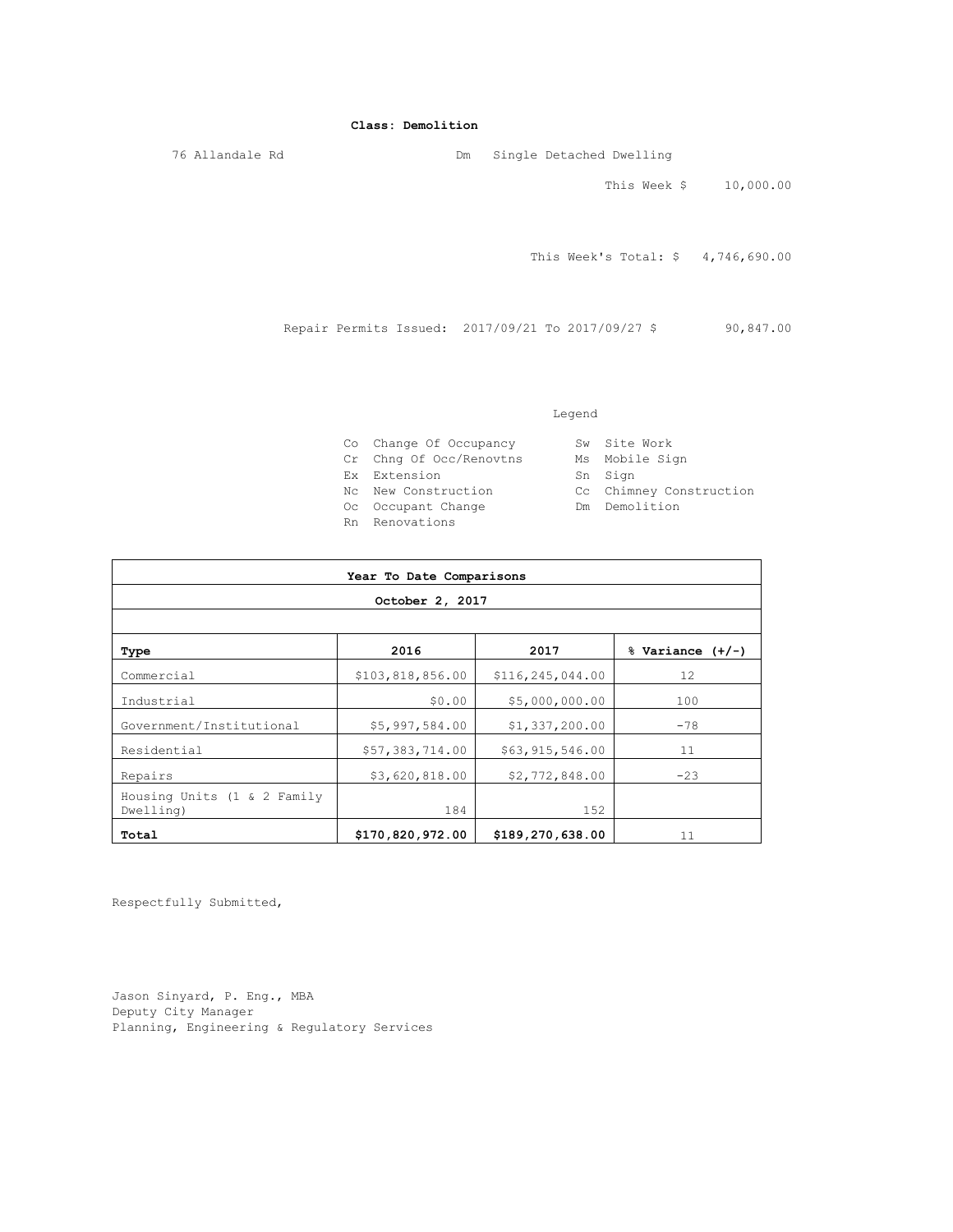# <span id="page-8-0"></span>**MEMORANDUM**

**Weekly Payment Vouchers For The Week Ending September 27, 2017** 

# **Payroll**

| <b>Public Works</b>     |    | \$473,497.08   |
|-------------------------|----|----------------|
| <b>Bi-Weekly Casual</b> | S. | 29,200.62      |
| <b>Accounts Payable</b> |    | \$2,266,559.77 |

 **Total: \$ 2,769,257.47** 

# ST. JOHN'S

DEPARTMENT OF FINANCE CITY OF ST. JOHN'S PO BOX 908 ST. JOHN'S NL CANADA A1C 5M2 WWW.STJOHNS.CA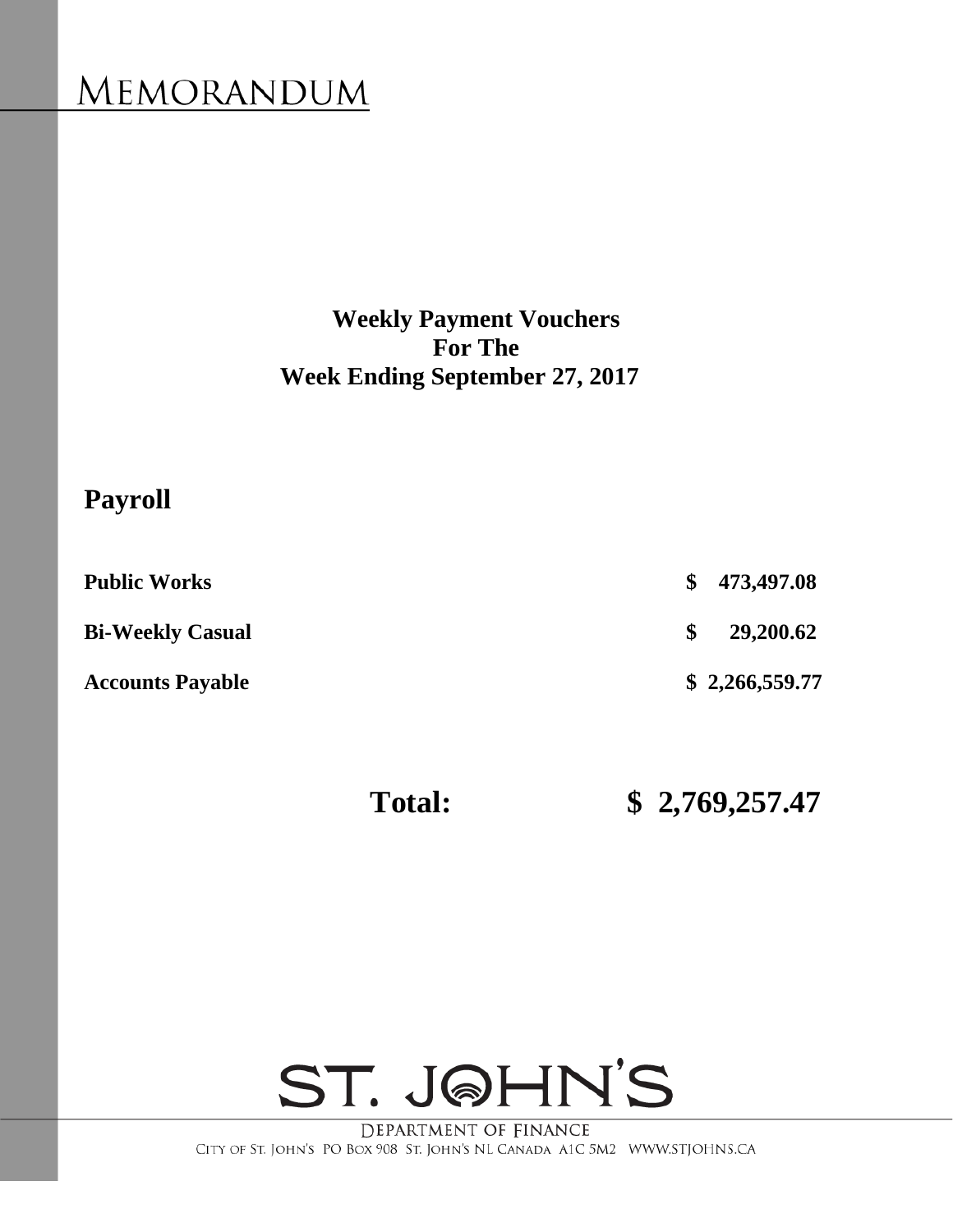| <b>NAME</b>                                               | <b>CHEQUE #</b> | <b>DESCRIPTION</b>                   | <b>AMOUNT</b> |
|-----------------------------------------------------------|-----------------|--------------------------------------|---------------|
| INTERNATIONAL ASSOCIATION OF ELECTRICAL INSPECTORS (IAEI) | 1308            | MEMBERSHIP RENEWAL                   | 153.32        |
| <b>AMCS GROUP</b>                                         | 1309            | <b>WINDSHIELD TAGS</b>               | 5,767.22      |
| US DIGITAL DESIGNS                                        | 1310            | <b>SOFTWARE</b>                      | 170,576.09    |
| <b>BORN AVIATION PRODUCTS INC.</b>                        | 1311            | PROMOTIONAL ITEMS                    | 1,133.50      |
| IAP2 USA                                                  | 1312            | <b>REGISTRATION FEE</b>              | 126.49        |
| CITY OF ST. JOHN'S                                        | 112751          | REPLENISH PETTY CASH                 | 238.42        |
| STEELE COMMUNICATIONS                                     | 112752          | ADVERTISING                          | 1,380.00      |
| CANCELLED                                                 | 112753          | CANCELLED                            | 0.00          |
| <b>CHARLES &amp; THERESA DALEY</b>                        | 112754          | REFUND OVERPAYMENT OF TAXES          | 233.88        |
| CITY OF ST. JOHN'S                                        | 112755          | REPLENISH PETTY CASH - ELECTION 2017 | 900.00        |
| CORE ENGINEERING INCORPORATED                             | 112756          | PROFESSIONAL SERVICES                | 977.50        |
| CITY OF ST. JOHN'S                                        | 112757          | REPLENISH PETTY CASH                 | 183.12        |
| ACKLANDS-GRAINGER                                         | 112758          | <b>INDUSTRIAL SUPPLIES</b>           | 1,171.76      |
| MIGHTY WHITES LAUNDROMAT                                  | 112759          | LAUNDRY SERVICES                     | 317.26        |
| MUNICIPAL CONSTRUCTION LIMITED                            | 112760          | SAND AND GRAVEL                      | 9,933.95      |
| NEWFOUNDLAND EXCHEQUER ACCOUNT                            | 112761          | REGISTRATION OF EASEMENT             | 101.20        |
| HERCULES SLR INC.                                         | 112762          | <b>REPAIR PARTS</b>                  | 45.54         |
| STAPLES THE BUSINESS DEPOT - MP                           | 112763          | <b>OFFICE SUPPLIES</b>               | 108.80        |
| ROYAL CANADIAN LEGION BRANCH 1                            | 112764          | REFUND SECURITY DEPOSIT              | 150.00        |
| FARRELL'S EXCAVATING LTD.                                 | 112765          | <b>ROAD GRAVEL</b>                   | 4,003.48      |
| <b>FAIRVIEW INVESTMENTS LTD</b>                           | 112766          | REFUND SECURITY DEPOSIT              | 1,500.00      |
| CAMPBELL'S SHIPS SUPPLIES                                 | 112767          | PROTECTIVE CLOTHING                  | 401.93        |
| <b>DAVE CARROLL</b>                                       | 112768          | <b>BAILIFF SERVICES</b>              | 276.00        |
| <b>INTEREX</b>                                            | 112769          | METAL/STEEL                          | 138.00        |
| NORTRAX CANADA INC.,                                      | 112770          | <b>REPAIR PARTS</b>                  | 1,603.79      |
| ALLAN MURPHY'S MOBILE WELDING SERVICES                    | 112771          | REPAIRS TO EQUIPMENT                 | 3,036.00      |
| CLEARWATER POOLS LTD.                                     | 112772          | POOL SUPPLIES                        | 1,027.00      |
| PETER'S AUTO WORKS INC.                                   | 112773          | <b>TOWING OF VEHICLES</b>            | 1,218.95      |
| CANADIAN TIRE CORP.-MERCHANT DR.                          | 112774          | MISCELLANEOUS SUPPLIES               | 512.73        |
| JAMES R EALES EQUIP RENTAL LTD                            | 112775          | RENTAL OF EQUIPMENT                  | 1,000.00      |
| <b>AECENL</b>                                             | 112776          | <b>REGISTRATION FEE</b>              | 50.00         |
| HOME DEPOT OF CANADA INC.                                 | 112777          | <b>BUILDING SUPPLIES</b>             | 2,334.10      |
| OMB PARTS & INDUSTRIAL INC.                               | 112778          | <b>REPAIR PARTS</b>                  | 184.50        |
| ABSTRACT & AUXILIARY SERVICES                             | 112779          | <b>TITLE SEARCH</b>                  | 235.00        |
| <b>ENTERPRISE RENT-A-CAR</b>                              | 112780          | RENTAL OF VEHICLES                   | 14,005.84     |
| ATLANTIC CRANE & MATERIAL HANDLING                        | 112781          | PROFESSIONAL SERVICES                | 322.00        |
| COMCOR ENVIRONMENTAL LTD                                  | 112782          | PROFESSIONAL SERVICES                | 32,723.01     |
| <b>CENTSIBLE CAR &amp; TRUCK RENTALS</b>                  | 112783          | RENTAL OF VEHICLES                   | 1,370.80      |
| NL ASSOCIATION OF FIRE SERVICE                            | 112784          | MEMBERSHIP DUES                      | 508.50        |
| HISCOCK RENTALS & SALES INC.                              | 112785          | <b>HARDWARE SUPPLIES</b>             | 74.69         |
| HOLLAND NURSERIES LTD.                                    | 112786          | FLORAL ARRANGEMENT                   | 129.89        |
| TOTAL CANADA INC.                                         | 112787          | <b>REPAIR PARTS</b>                  | 262.20        |
| CH <sub>2</sub> M HILL                                    | 112788          | PROFESSIONAL SERVICES                | 95,765.05     |
| JOHNSON CONTROLS LTD.                                     | 112789          | <b>REPAIR PARTS</b>                  | 7,015.01      |
| TRANE CANADA CO.                                          | 112790          | PROFESSIONAL SERVICES                | 2,998.11      |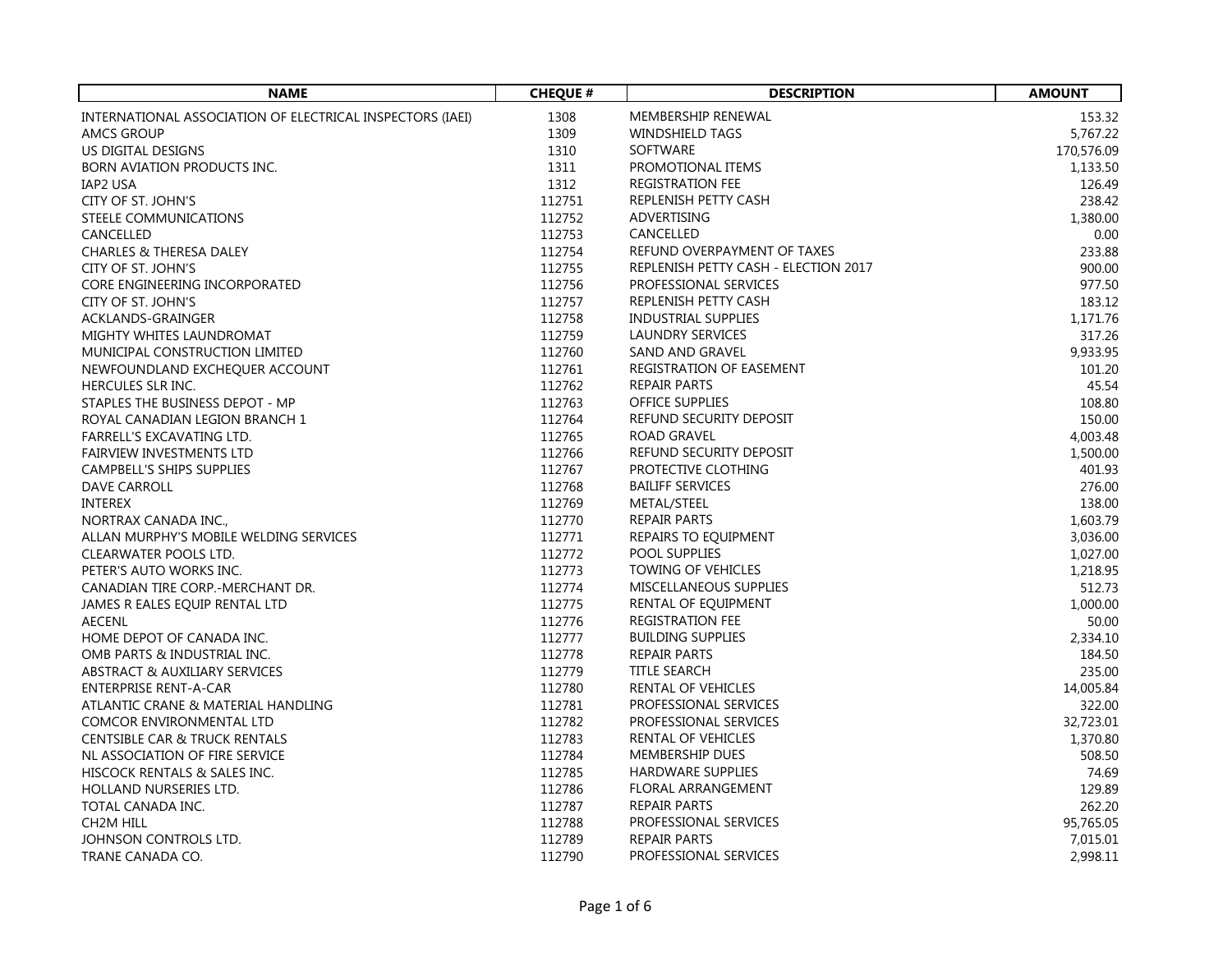| <b>NAME</b>                                            | <b>CHEQUE #</b> | <b>DESCRIPTION</b>                      | <b>AMOUNT</b> |
|--------------------------------------------------------|-----------------|-----------------------------------------|---------------|
| KEAN'S PUMP SHOP LTD.                                  | 112791          | <b>REPAIR PARTS</b>                     | 785.45        |
| XYLEM WATER SOLUTIONS CANADA                           | 112792          | <b>REPAIR PARTS</b>                     | 1,152.47      |
| A.J. VACUUM SERVICES LTD.                              | 112793          | PROFESSIONAL SERVICES                   | 431.25        |
| MITCHELL FARMS INC                                     | 112794          | MULCH                                   | 230.00        |
| LAWLOR'S TROPHIES & ENGRAVING LTD                      | 112795          | <b>BRASS PLATES</b>                     | 122.84        |
| CARMICHAEL ENGINEERING LTD.                            | 112796          | PROFESSIONAL SERVICES                   | 244.38        |
| UNIFORM WORKS LIMITED                                  | 112797          | PROTECTIVE CLOTHING                     | 1,889.12      |
| <b>MARK'S WORK WEARHOUSE</b>                           | 112798          | PROTECTIVE CLOTHING                     | 994.55        |
| DOCU GUARD/SHRED GUARD                                 | 112799          | PROFESSIONAL SERVICES                   | 86.25         |
| VETERINARY SPECIALTY CENTRE OF NEWFOUNDLAND & LABRADOR | 112800          | PROFESSIONAL SERVICES                   | 469.20        |
| DEL EQUIPMENT - MONCTON                                | 112801          | REPAIR PARTS                            | 1,380.00      |
| BELL MOBILITY INC.                                     | 112802          | <b>CELLULAR PHONE USAGE</b>             | 28.75         |
| STEPHEN SMALLWOOD/GOLD STAR ELECTRICAL LTD.            | 112803          | REFUND SECURITY DEPOSIT                 | 255.00        |
| G.C. CALLAN ELECTRICAL LTD.                            | 112804          | REFUND SECURITY DEPOSIT                 | 363.00        |
| TMT ELECTRICAL LTD.                                    | 112805          | REFUND SECURITY DEPOSIT                 | 90.75         |
| <b>LEAMAN SIGNS</b>                                    | 112806          | REFUND SECURITY DEPOSIT                 | 50.00         |
| THE ROCK FITNESS CENTRE                                | 112807          | MEMBERSHIP RENEWALS                     | 500.00        |
| <b>BUGS GREEN</b>                                      | 112808          | PERFORMANCE FEE                         | 400.00        |
| C.A. PIPPY PARK GOLF COURSE LTD.                       | 112809          | RENTAL OF BUILDING                      | 224.25        |
| ROYAL FREIGHTLINER LTD                                 | 112810          | <b>REPAIR PARTS</b>                     | 2,834.68      |
| <b>CHANDLER</b>                                        | 112811          | REPAIR PARTS                            | 206.77        |
| <b>AETTNL</b>                                          | 112812          | MEMBERSHIP RENEWALS                     | 3,588.00      |
| TORBAY ROAD ANIMAL HOSPITAL                            | 112813          | PROFESSIONAL SERVICES                   | 466.22        |
| URBAN CONTRACTING JJ WALSH LTD                         | 112814          | PROPERTY REPAIRS                        | 862.50        |
| MUNICIPAL SERVICE DELIVERY OFFICIALS                   | 112815          | <b>MEMBERSHIP RENEWALS</b>              | 565.00        |
| MAX ARTS ATHLETICS WELLNESS                            | 112816          | MEMBERSHIP RENEWALS                     | 500.00        |
| PARKDALE PROPERTIES LTD.                               | 112817          | REFUND SECURITY DEPOSIT                 | 4,500.00      |
| SKYMARK CONTRACTING LTD.                               | 112818          | <b>REFUND SECURITY DEPOSIT</b>          | 1,436.50      |
| SAFETYNL                                               | 112819          | PROFESSIONAL SERVICES                   | 4,000.00      |
| STAPLES THE BUSINESS DEPOT - KELSEY DR                 | 112820          | <b>OFFICE SUPPLIES</b>                  | 530.60        |
| MAGNUM CONTRACTING LTD.                                | 112821          | PROFESSIONAL SERVICES                   | 1,587.00      |
| WHITEWAY, HELEN                                        | 112822          | BENEFICIARIES FOR GROUND RENT & ARREARS | 87.00         |
| <b>HEATHER LESTER</b>                                  | 112823          | BENEFICIARIES FOR GROUND RENT & ARREARS | 66.67         |
| ANN MCLOUGHLAN                                         | 112824          | BENEFICIARIES FOR GROUND RENT & ARREARS | 66.66         |
| TREVOR LEONARD / 709 ELECTRICAL LTD.                   | 112825          | REFUND SECURITY DEPOSIT                 | 199.65        |
| BIRKETT, BARBARA                                       | 112826          | BENEFICIARIES FOR GROUND RENT & ARREARS | 96.50         |
| ESTATE OF LORRAINE MCLOUGHLAN                          | 112827          | BENEFICIARIES FOR GROUND RENT & ARREARS | 66.66         |
| NEWFOUNDLAND EXCHEQUER ACCOUNT                         | 112828          | POLICE REPORT                           | 15.00         |
| MESSAGE MEDIUMS                                        | 112829          | <b>MEMORY STONE PROGRAM</b>             | 488.75        |
| TODD ROBBINS SERVICES INC.                             | 112830          | PROFESSIONAL SERVICES                   | 3,625.95      |
| YVONNE STEINER                                         | 112831          | PERFORMANCE FEE                         | 600.00        |
| <b>STAN BUTLER</b>                                     | 112832          | PERFORMANCE FEE                         | 250.00        |
| PIUS & HELEN MYLES                                     | 112833          | REFUND OVERPAYMENT OF TAXES             | 428.88        |
| SNOWIE NEWFOUNDLAND                                    | 112834          | REFUND SECURITY DEPOSIT                 | 200.00        |
| NATIONAL BANK OF CANADA                                | 112835          | REFUND OVERPAYMENT OF TAXES             | 151.87        |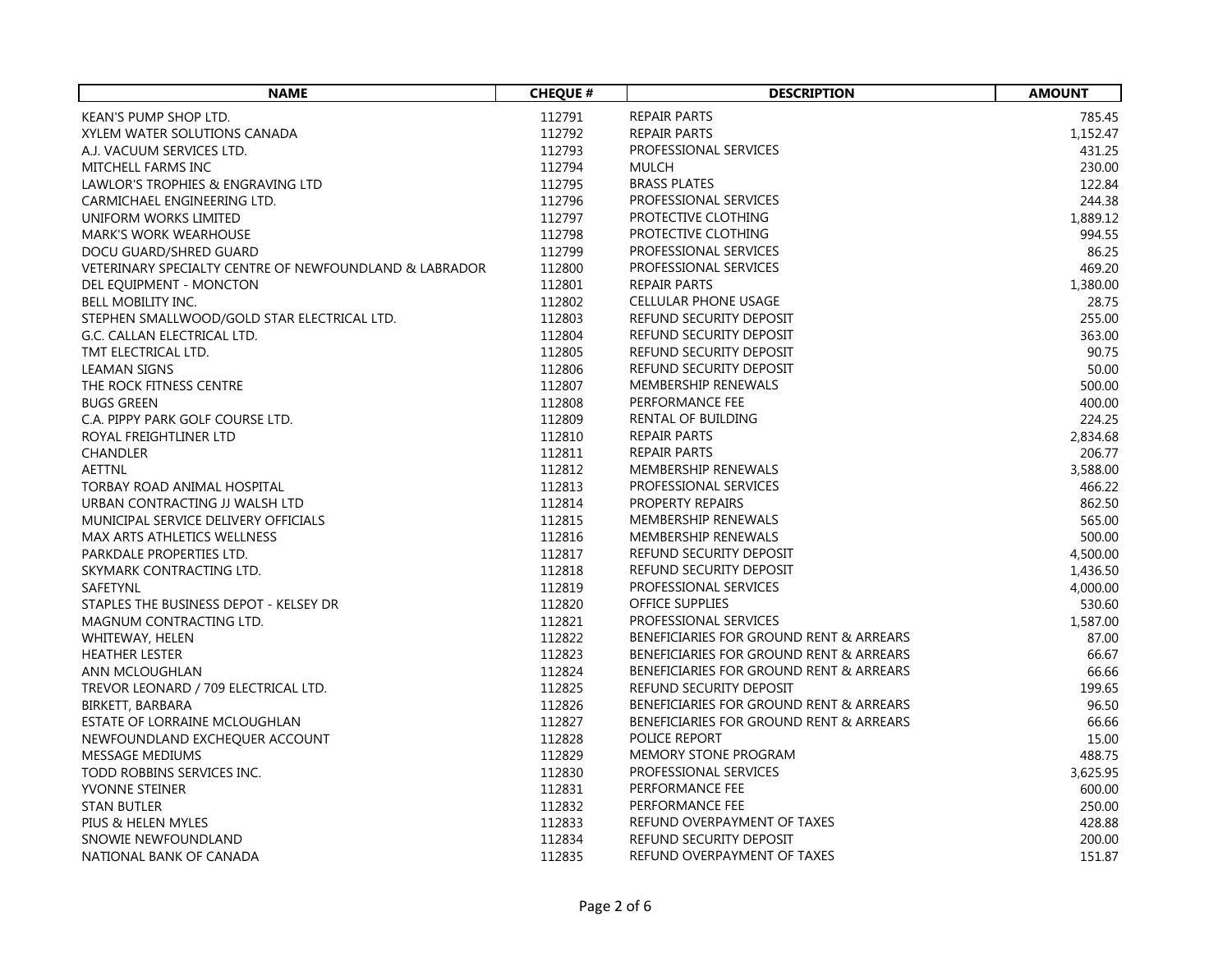| <b>NAME</b>                        | <b>CHEQUE #</b>  | <b>DESCRIPTION</b>                           | <b>AMOUNT</b>    |
|------------------------------------|------------------|----------------------------------------------|------------------|
| DOUGLAS & LILLIAN BASTOW           | 112836           | <b>REFUND RECREATION PROGRAM</b>             | 60.00            |
| <b>MARLIESE JANES</b>              | 112837           | <b>TRANSLATOR SERVICES</b>                   | 75.00            |
| KELLY, ELEANOR                     | 112838           | BENEFICIARIES FOR GROUND RENT & ARREARS      | 50.00            |
| PERRY MUISE                        | 112839           | PERFORMANCE FEE                              | 150.00           |
| PARISH OF ST. MICHAEL & ALL ANGELS | 112840           | RENTAL OF BUILDING                           | 175.00           |
| <b>TANGLECOVE</b>                  | 112841           | PERFORMANCE FEE                              | 400.00           |
| CANADA DAMAGE RECOVERY             | 112842           | <b>LEGAL CLAIM</b>                           | 1,039.39         |
| RICHARD EDDY                       | 112843           | <b>LEGAL CLAIM</b>                           | 92.00            |
| <b>SHARON PORTER-TRASK</b>         | 112844           | <b>HONORARIUM</b>                            | 700.00           |
| <b>GARY WHITE</b>                  | 112845           | REFUND SECURITY DEPOSIT                      | 1,000.00         |
| <b>MANDY'S</b>                     | 112846           | REFUND SECURITY DEPOSIT                      | 200.00           |
| <b>KATIE HANDRIGAN</b>             | 112847           | REFUND SECURITY DEPOSIT                      | 100.00           |
| <b>DIANE HALL</b>                  | 112848           | LEGAL CLAIM                                  | 1,782.57         |
| <b>FAYE CASEY</b>                  | 112849           | <b>LEGAL CLAIM</b>                           | 182.83           |
| <b>BRENDA MACKEY</b>               | 112850           | <b>INSTRUCTOR FEE</b>                        | 130.00           |
| THE GRAND WABANA INN               | 112851           | <b>SENIORS OUTING</b>                        | 839.94           |
| <b>KEITH NOSEWORTHY</b>            | 112852           | REFUND SECURITY DEPOSIT                      | 500.00           |
| LISA MCCORMACK                     | 112853           | <b>LEGAL CLAIM</b>                           | 554.30           |
| <b>STEPHANIE YETMAN</b>            | 112854           | REFUND SECURITY DEPOSIT                      | 1,036.80         |
| ELIZABETH MCCORMICK                | 112855           | REFUND SECURITY DEPOSIT                      | 100.00           |
| NAOMI MOORES                       | 112856           | REFUND RECREATION PROGRAM                    | 32.00            |
| <b>MITCHELL HAMILTON</b>           | 112857           | <b>INSTRUCTOR FEE</b>                        | 435.12           |
| 61092 NEWFOUND & LABRADOR LTD.     | 112858           | REFUND OVERPAYMENT OF TAXES                  | 182.50           |
| BRIAN & BERNADINE YETMAN           | 112859           | <b>LEGAL CLAIM</b>                           | 131.10           |
| <b>GEORGE &amp; PAULINE HOYLES</b> | 112860           | <b>LEGAL CLAIM</b>                           | 3,680.00         |
| JOHNATHAN YOUNG                    | 112861           | REFUND PARKING PERMIT                        | 87.50            |
|                                    | 112862           | <b>VEHICLE BUSINESS INSURANCE</b>            |                  |
| HEAD, BRIAN<br>PEDDLE, ROBERT      | 112863           | <b>VEHICLE BUSINESS INSURANCE</b>            | 171.00<br>295.55 |
| BATTEN, DAVE                       | 112864           | <b>VEHICLE BUSINESS INSURANCE</b>            | 279.57           |
| <b>BURDEN, TERRY</b>               | 112865           | <b>VEHICLE BUSINESS INSURANCE</b>            | 78.35            |
|                                    |                  | MILEAGE                                      |                  |
| MILLS SNOW, HEATHER                | 112866<br>112867 | MILEAGE                                      | 29.37            |
| MAHER, TRAVIS                      |                  |                                              | 52.48            |
| <b>GREG SQUIRES</b>                | 112868<br>112869 | <b>VEHICLE BUSINESS INSURANCE</b><br>MILEAGE | 299.00<br>57.22  |
| SIMONE LILLY                       |                  | <b>VEHICLE BUSINESS INSURANCE</b>            |                  |
| <b>KEITH BARRETT</b>               | 112870           |                                              | 149.50           |
| LINDSAY WILSON                     | 112871           | <b>CLOTHING ALLOWANCE</b>                    | 85.99            |
| <b>KATIE PHILPOTT</b>              | 112872           | <b>VEHICLE BUSINESS INSURANCE</b>            | 34.00            |
| MELANIE SHEA                       | 112873           | <b>TUITION</b>                               | 1,231.91         |
| RAMAN BALAKRISHNAN                 | 112874           | <b>VEHICLE BUSINESS INSURANCE</b>            | 126.50           |
| WILLIAM HILLIER                    | 112875           | MILEAGE                                      | 75.56            |
| ANNA BAUDITZ                       | 112876           | <b>TRAVEL ADVANCE</b>                        | 2,146.21         |
| MIAO'S SOD FARM INC                | 112877           | SOD                                          | 71.99            |
| PETER ROTH                         | 112878           | <b>TRANSLATOR SERVICES</b>                   | 75.00            |
| <b>BELL ALIANT</b>                 | 112879           | <b>TELEPHONE SERVICES</b>                    | 44,281.24        |
| <b>AMANDA NUGENT</b>               | 112880           | <b>REFUND RECREATION PROGRAM</b>             | 64.00            |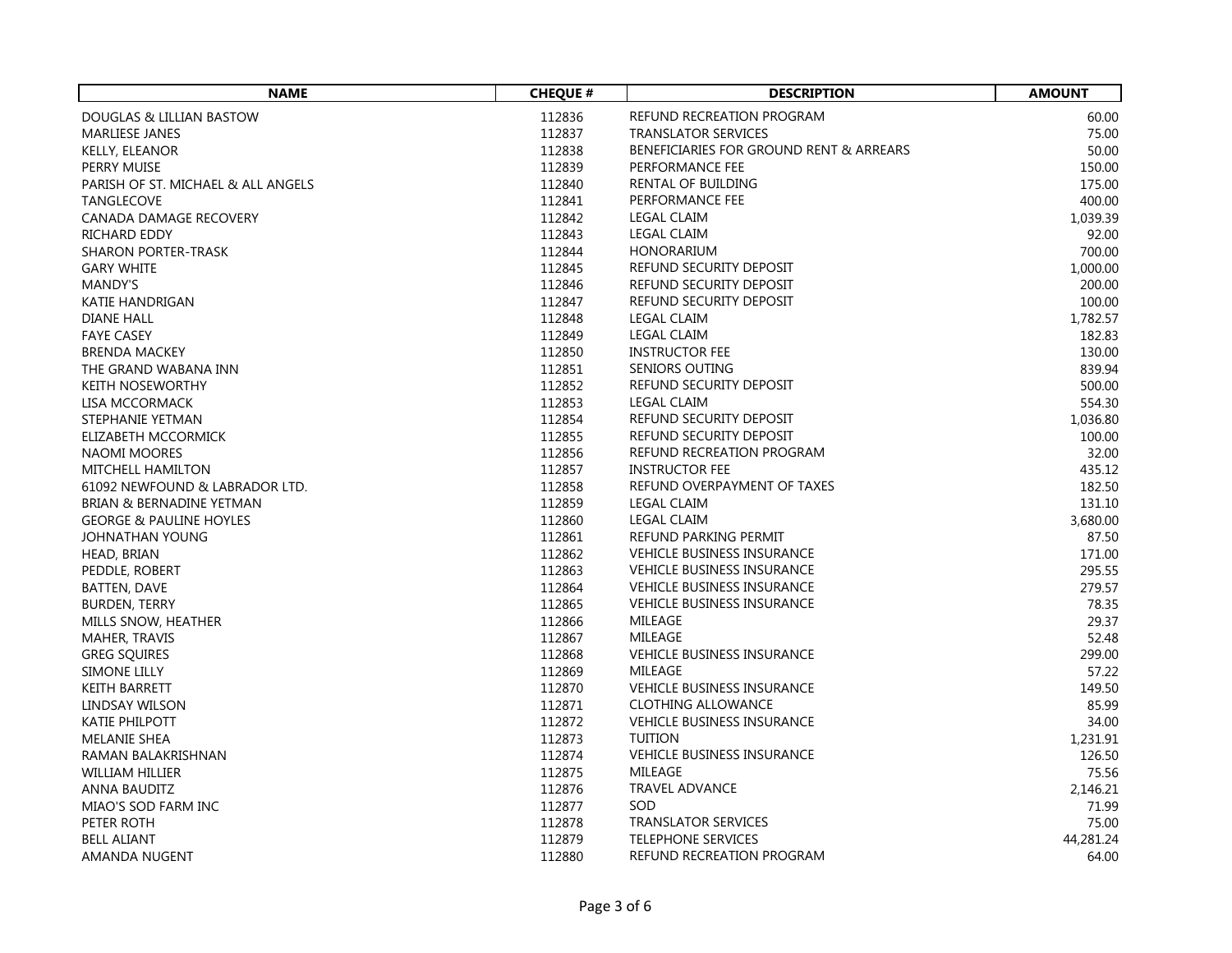| <b>NAME</b>                                                 | <b>CHEQUE #</b>                 | <b>DESCRIPTION</b>                             | <b>AMOUNT</b> |
|-------------------------------------------------------------|---------------------------------|------------------------------------------------|---------------|
| ST. JOHN'S CAPS MIDGET AA                                   | 112881                          | YOUTH SPORT TRAVEL GRANT                       | 400.00        |
| CITY OF ST. JOHN'S                                          | 112882                          | REPLENISH PETTY CASH                           | 189.82        |
| HUBLEY'S PLUMBING LTD.                                      | 112883                          | PLUMBING SUPPLIES                              | 226.30        |
| NEWFOUNDLAND POWER                                          |                                 | EFT000000002404 ELECTRICAL SERVICES            | 100,396.81    |
| PARTS FOR TRUCKS INC.                                       | EFT000000002405 REPAIR PARTS    |                                                | 3,862.16      |
| TOWER TECH COMMUNICATIONS & SPORTS FIELD LIGHTING           |                                 | EFT000000002406 NETTING REPAIRS & INSTALLATION | 3,932.08      |
| PUBLIC SERVICE CREDIT UNION                                 |                                 | EFT000000002407 PAYROLL DEDUCTIONS             | 6,029.69      |
| ASHFORD SALES LTD.                                          | EFT000000002408 REPAIR PARTS    |                                                | 396.75        |
| <b>BABB SECURITY SYSTEMS</b>                                |                                 | EFT000000002409 SECURITY SERVICES              | 811.90        |
| KELLOWAY CONSTRUCTION LIMITED                               |                                 | EFT000000002410 CLEANING SERVICES              | 4,993.46      |
| RDM INDUSTRIAL LTD.                                         |                                 | EFT000000002411 INDUSTRIAL SUPPLIES            | 1,355.72      |
| <b>GRANT THORNTON</b>                                       |                                 | EFT000000002412 PROFESSIONAL SERVICES          | 8,355.09      |
| JENKINS POWER SHEET METALS INC                              |                                 | EFT000000002413 PROFESSIONAL SERVICES          | 345.00        |
|                                                             | EFT000000002414 PEST CONTROL    |                                                | 713.00        |
| <b>CABOT PEST CONTROL</b><br>ROCKWATER PROFESSIONAL PRODUCT | EFT000000002415 CHEMICALS       |                                                |               |
|                                                             |                                 |                                                | 1,367.35      |
| <b>CLASS C SOLUTIONS GROUP</b>                              | EFT000000002416 REPAIR PARTS    |                                                | 2,132.35      |
| <b>BRENKIR INDUSTRIAL SUPPLIES</b>                          |                                 | EFT000000002417 PROTECTIVE CLOTHING            | 4,019.98      |
| PINNACLE OFFICE SOLUTIONS LTD                               | EFT000000002418 PHOTOCOPIES     |                                                | 55.40         |
| WESTERN HYDRAULIC 2000 LTD                                  | EFT000000002419 REPAIR PARTS    |                                                | 7,705.00      |
| BUTLER'S SAND & STONE CO. LTD.                              | EFT000000002420 SAND/STONE      |                                                | 2,787.81      |
| TRIWARE TECHNOLOGIES INC.                                   |                                 | EFT000000002421 COMPUTER EQUIPMENT             | 2,128.08      |
| RONA - O'LEARY AVENUE                                       |                                 | EFT000000002422 BUILDING SUPPLIES              | 2,101.27      |
| AIR LIQUIDE CANADA INC.                                     |                                 | EFT000000002423 CHEMICALS AND WELDING PRODUCTS | 206.52        |
| NORTH ATLANTIC SUPPLIES INC.                                | EFT000000002424 REPAIR PARTS    |                                                | 362.25        |
| <b>KENT</b>                                                 |                                 | EFT000000002425 BUILDING SUPPLIES              | 430.54        |
| <b>CBCL LIMITED</b>                                         |                                 | EFT000000002426 PROFESSIONAL SERVICES          | 20,010.00     |
| ATLANTIC HOME FURNISHINGS LTD                               | EFT000000002427 APPLIANCES      |                                                | 1,765.25      |
| RENTOKIL PEST CONTROL                                       | EFT000000002428 PEST CONTROL    |                                                | 120.14        |
| <b>DULUX PAINTS</b>                                         | EFT000000002429 PAINT SUPPLIES  |                                                | 1,934.30      |
| COLONIAL GARAGE & DIST. LTD.                                | EFT000000002430 AUTO PARTS      |                                                | 2,440.24      |
| SCARLET EAST COAST SECURITY LTD                             |                                 | EFT000000002431 TRAFFIC CONTROL                | 12,696.58     |
| MAXXAM ANALYTICS INC.,                                      |                                 | EFT000000002432 WATER PURIFICATION SUPPLIES    | 448.50        |
| <b>CRANE SUPPLY LTD.</b>                                    |                                 | EFT000000002433 PLUMBING SUPPLIES              | 340.40        |
| JAMES G CRAWFORD LTD.                                       |                                 | EFT000000002434 PLUMBING SUPPLIES              | 449.88        |
| <b>HACH</b>                                                 | EFT000000002435 REPAIR PARTS    |                                                | 2,576.00      |
| <b>ENVIROSYSTEMS INC.</b>                                   |                                 | EFT000000002436 PROFESSIONAL SERVICES          | 111,366.37    |
| <b>NEWFOUND CABS</b>                                        |                                 | EFT000000002437 TRANSPORTATION SERVICES        | 75.75         |
| CUMMINS EASTERN CANADA LP                                   | EFT000000002438 REPAIR PARTS    |                                                | 8,284.24      |
| CREDIT RECOVERY 2003 LIMITED                                |                                 | EFT000000002439 CREDIT COLLECTIONS             | 403.65        |
| CRAWFORD & COMPANY CANADA INC                               | EFT000000002440 ADJUSTING FEES  |                                                | 605.00        |
| DICKS & COMPANY LIMITED                                     | EFT000000002441 OFFICE SUPPLIES |                                                | 2,147.69      |
| <b>EAST COAST HYDRAULICS</b>                                | EFT000000002442 REPAIR PARTS    |                                                | 925.60        |
| HITECH COMMUNICATIONS LIMITED                               |                                 | EFT000000002443 REPAIRS TO EQUIPMENT           | 14,211.70     |
| REEFER REPAIR SERVICES (2015) LIMITED                       | EFT000000002444 REPAIR PARTS    |                                                | 777.95        |
| DOMINION RECYCLING LTD.                                     | EFT000000002445 PIPE            |                                                | 244.38        |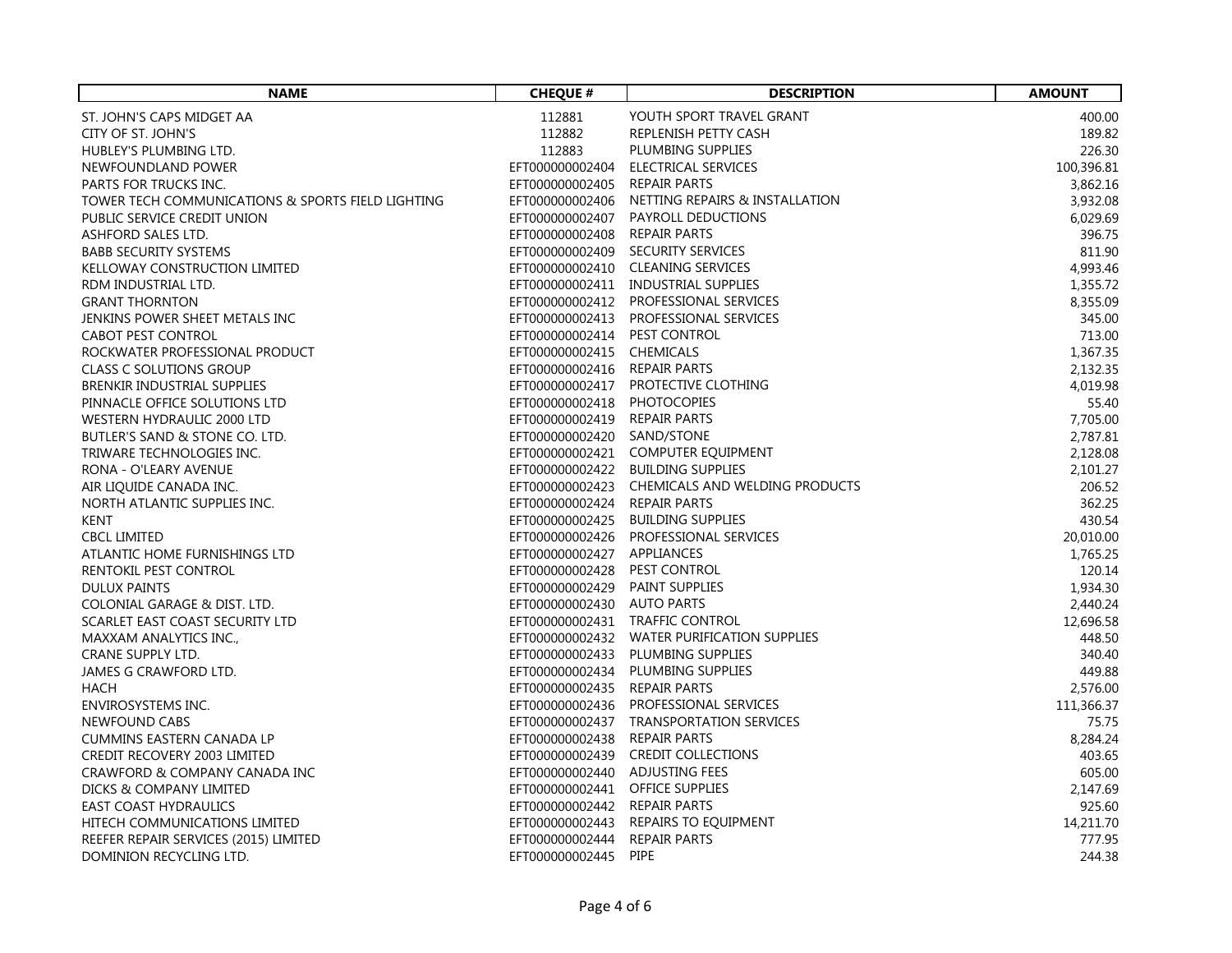| <b>NAME</b>                              | <b>CHEQUE #</b>              | <b>DESCRIPTION</b>                           | <b>AMOUNT</b> |
|------------------------------------------|------------------------------|----------------------------------------------|---------------|
| THYSSENKRUPP ELEVATOR                    |                              | EFT000000002446 ELEVATOR MAINTENANCE         | 5,698.25      |
| ROGERS COMMUNICATIONS CANADA INC.        |                              | EFT000000002447 DATA & USAGE CHARGES         | 713.00        |
| EAST COAST MARINE & INDUSTRIAL           |                              | EFT000000002448 MARINE & INDUSTRIAL SUPPLIES | 897.00        |
| EAST CHEM INC.                           | EFT000000002449 CHEMICALS    |                                              | 221.21        |
| ELECTRIC MOTOR & PUMP DIV.               | EFT000000002450 REPAIR PARTS |                                              | 1,637.60      |
| ELECTRONIC CENTER LIMITED                |                              | EFT000000002451 ELECTRONIC SUPPLIES          | 68.89         |
| <b>EMCO SUPPLY</b>                       | EFT000000002452 REPAIR PARTS |                                              | 53.79         |
| ENVIROMED ANALYTICAL INC.                |                              | EFT000000002453 REPAIR PARTS AND LABOUR      | 1,092.50      |
| EMERGENCY REPAIR LIMITED                 |                              | EFT000000002454 AUTO PARTS AND LABOUR        | 1,125.33      |
| FRESHWATER AUTO CENTRE LTD.              |                              | EFT000000002455 AUTO PARTS/MAINTENANCE       | 10,450.19     |
| CDW CANADA INC.                          | EFT000000002456 REPAIR PARTS |                                              | 983.30        |
| PRINCESS AUTO                            |                              | EFT000000002457 MISCELLANEOUS ITEMS          | 637.34        |
| <b>BURSEY CLEANERS LIMITED</b>           |                              | EFT000000002458 CLEANING SERVICES            | 20,563.83     |
| PROVINCIAL FENCE PRODUCTS                |                              | EFT000000002459 FENCING MATERIALS            | 559.99        |
| HARVEY & COMPANY LIMITED                 | EFT000000002460 REPAIR PARTS |                                              | 5,326.35      |
| HARVEY'S OIL LTD.                        |                              | EFT000000002461 PETROLEUM PRODUCTS           | 732.78        |
| BRENNTAG CANADA INC                      | EFT000000002462 CHLORINE     |                                              | 34,708.38     |
| <b>RONA</b>                              |                              | EFT000000002463 BUILDING SUPPLIES            | 611.28        |
| FLEET READY LTD.                         | EFT000000002464 REPAIR PARTS |                                              | 6,213.44      |
| <b>HONDA ONE</b>                         | EFT000000002465 REPAIR PARTS |                                              | 199.50        |
| SOURCE ATLANTIC INDUSTRIAL DISTRIBUTION  | EFT000000002466 REPAIR PARTS |                                              | 228.28        |
| UNIVAR CANADA                            | EFT000000002467 CHEMICALS    |                                              | 25,574.35     |
| PENNECON ENERGY TECHNICAL SERVICE        |                              | EFT000000002468 PROFESSIONAL SERVICES        | 6,712.49      |
| <b>WATERTRAX INC.</b>                    |                              | EFT000000002469 PROFESSIONAL SERVICES        | 282.50        |
| IMPRINT SPECIALTY PROMOTIONS LTD         |                              | EFT000000002470 PROMOTIONAL ITEMS            | 2,175.33      |
| YMCA OF NORTHEAST AVALON                 |                              | EFT000000002471 MEMBERSHIP RENEWAL           | 500.00        |
| BOSCH REXROTH CANADA CORP.               | EFT000000002472 REPAIR PARTS |                                              | 713.38        |
| KAVANAGH & ASSOCIATES                    |                              | EFT000000002473 PROFESSIONAL SERVICES        | 8,794.63      |
| <b>WORK AUTHORITY</b>                    |                              | EFT000000002474 PROTECTIVE CLOTHING          | 584.73        |
| SAFETY FIRST-SFC LTD.                    |                              | EFT000000002475 PROFESSIONAL SERVICES        | 5,294.03      |
| ETHREE CONSULTING INC.                   |                              | EFT000000002476 PROFESSIONAL SERVICES        | 1,368.50      |
| <b>CENTINEL SERVICES</b>                 | EFT000000002477 REPAIR PARTS |                                              | 1,033.85      |
| JJ MACKAY CANADA LTD.                    |                              | EFT000000002478 PARKING METER KEYS           | 11,382.13     |
| CUTTING EDGE LAWN CARE INC.,             |                              | EFT000000002479 PROFESSIONAL SERVICES        | 1,303.34      |
| SUMMIT PLUMBING & HEATING LTD.           |                              | EFT000000002480 PROFESSIONAL SERVICES        | 4,932.66      |
| SHORELINE LUBRICANTS & INDUSTRIAL SUPPLY | EFT000000002481 REPAIR PARTS |                                              | 2,087.94      |
| WAJAX INDUSTRIAL COMPONENTS              | EFT000000002482 REPAIR PARTS |                                              | 272.07        |
| NU-WAY EQUIPMENT RENTALS                 |                              | EFT000000002483 RENTAL OF EQUIPMENT          | 1,196.00      |
| NEWFOUNDLAND DISTRIBUTORS LTD.           |                              | EFT000000002484 INDUSTRIAL SUPPLIES          | 105.57        |
| <b>TOROMONT CAT</b>                      | EFT000000002485 AUTO PARTS   |                                              | 100.52        |
| NORTH ATLANTIC PETROLEUM                 |                              | EFT000000002486 PETROLEUM PRODUCTS           | 34,082.95     |
| <b>GCR TIRE CENTRE</b>                   | EFT000000002487 TIRES        |                                              | 3,010.54      |
| <b>CW PARSONS LIMITED</b>                |                              | EFT000000002488 PROFESSIONAL SERVICES        | 2,134.40      |
| K & D PRATT LTD.                         |                              | EFT000000002489 REPAIR PARTS AND CHEMICALS   | 135.63        |
| PROFESSIONAL UNIFORMS & MATS INC.        |                              | EFT000000002490 PROTECTIVE CLOTHING          | 244.26        |